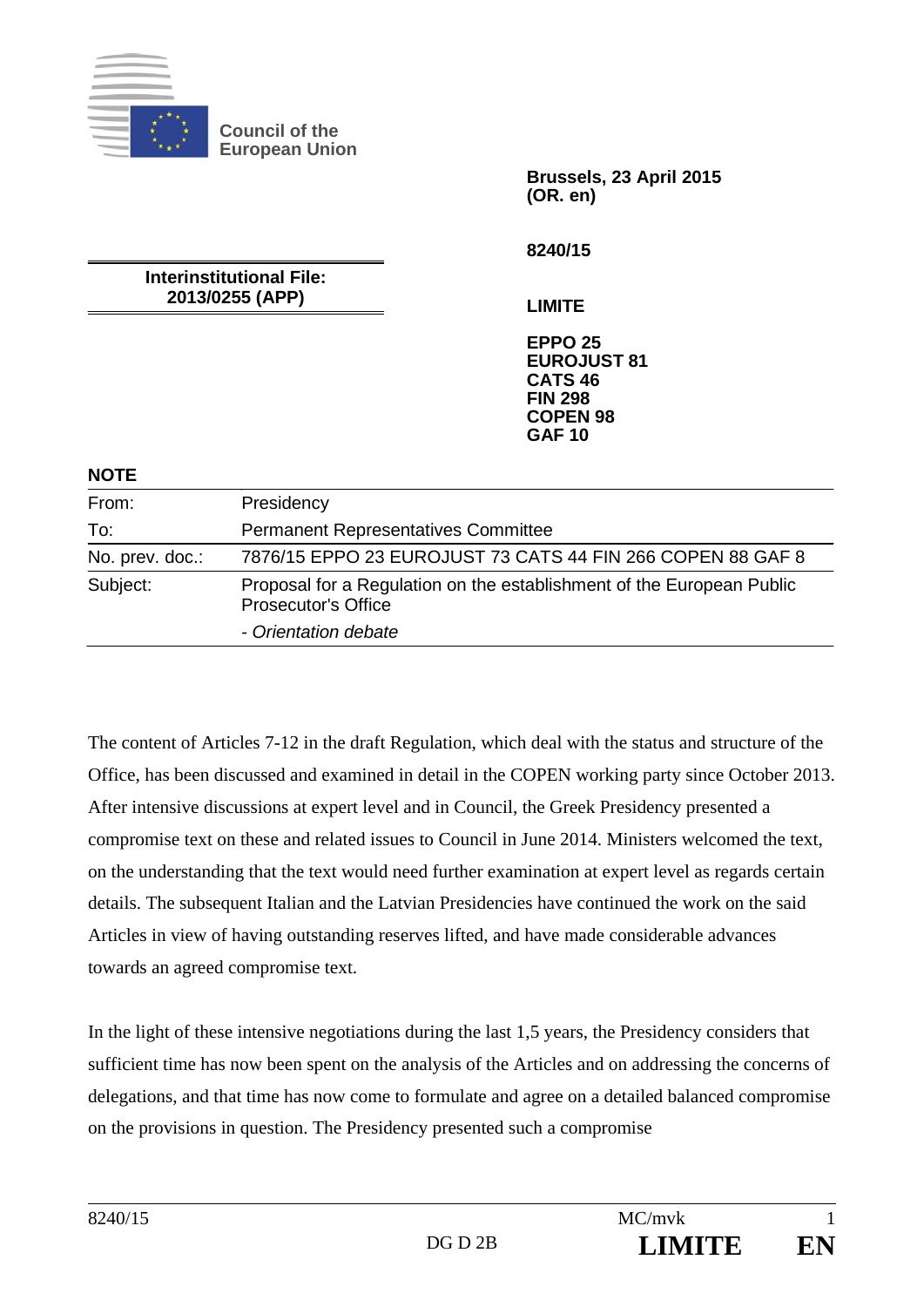text to a meeting of JHA Counsellors on 23 March 2015, in which a very constructive discussion took place. An informal consultation in writing on a modified version of the text followed in April, whereby most delegations have noted their tacit approval of the content of the text. However, a number of delegations have noted concerns, in particular in relation to the rules of the supervision of the work of the Office in the Member States. Indeed, some delegations wish to ensure a high level of independence in the operational activities of the European Delegated Prosecutors based in the Member States, often on the basis of efficiency arguments, whereas others wish to give the Permanent Chambers of the Central Office a strong and active role in the supervision of the operational activities of the Office at national level.

On the basis of these discussions and consultations, the Presidency has made a small number of modifications and believes that the text should now be broadly acceptable to delegations. In particular, the rules on the supervision of the work of the Office in the Member States are now drafted in a way which should strike a balance between the positions and arguments presented by different delegations. The Presidency considers that the time is now ripe to present the text to COREPER. In the Annex to this note, delegations will consequently find the consolidated version of the Presidency proposal for a compromise text, with outstanding reservations and concerns indicated in footnotes.

**With a view to approaching an agreement on the text of this part of the future Regulation, the Presidency invites the Permanent Representatives to:** 

- lift any outstanding reservations on Articles 7 to 12 in the draft Regulation, as presented **in Annex,**
- **indicate their support to the text in Annex.**

It is the intention of the Presidency to include Articles 7 to 12 as presented in the Annex in the text to be submitted to Ministers for endorsement in June.

\_\_\_\_\_\_\_\_\_\_\_\_\_\_\_\_\_\_\_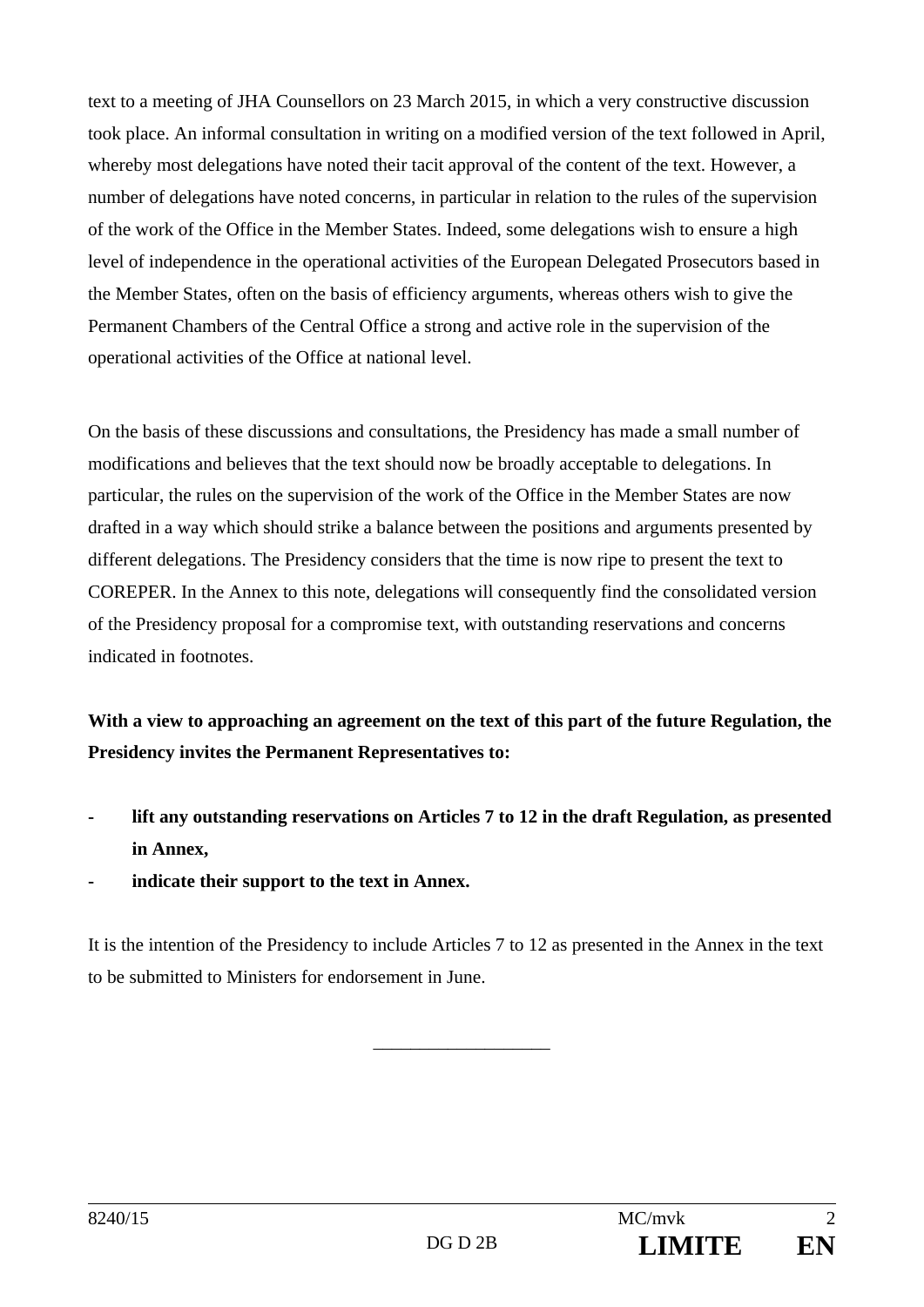# **CHAPTER III**

# **STATUS, STRUCTURE AND ORGANISATION OF EPPO**

# **SECTION 1**

### **STATUS AND STRUCTURE OF THE EUROPEAN PUBLIC PROSECUTOR**'**S OFFICE**

#### *Article 7*

#### **Structure of the European Public Prosecutor's Office**

- 1. The European Public Prosecutor's Office shall be an indivisible Union body operating as one single Office with a decentralised structure.
- 2. The European Public Prosecutor's Office shall be organised at a central level and at a decentralised level.
- 3. The central level shall consist of a Central Office at the seat. The Central Office shall consist of: the College, the Permanent Chambers, the European Chief Prosecutor, his/her deputies and the European Prosecutors.
- 4. The decentralised level shall consist of European Delegated Prosecutors located in the Member States.
- 5. The Central Office and the European Delegated Prosecutors shall be assisted<sup>1</sup> by the staff of the European Public Prosecutor's Office in their duties under this Regulation.

 **1** A recital to explain the role of the staff will be added, with the following tentative wording: 'The staff of the central office shall assist European Chief Prosecutor, the College and Permanent Chambers to discharge their duties under this Regulation, in particular with regard to the supervision of cases handled by European Delegated Prosecutors and the preparation of the decisions to be taken in accordance with Article 9 (3). The staff of the central office shall not have the powers to carry out acts of investigations themselves but may participate in investigations conducted by, or provide assistance to, the national authorities when acting on behalf of the European Public Prosecutor's Office'.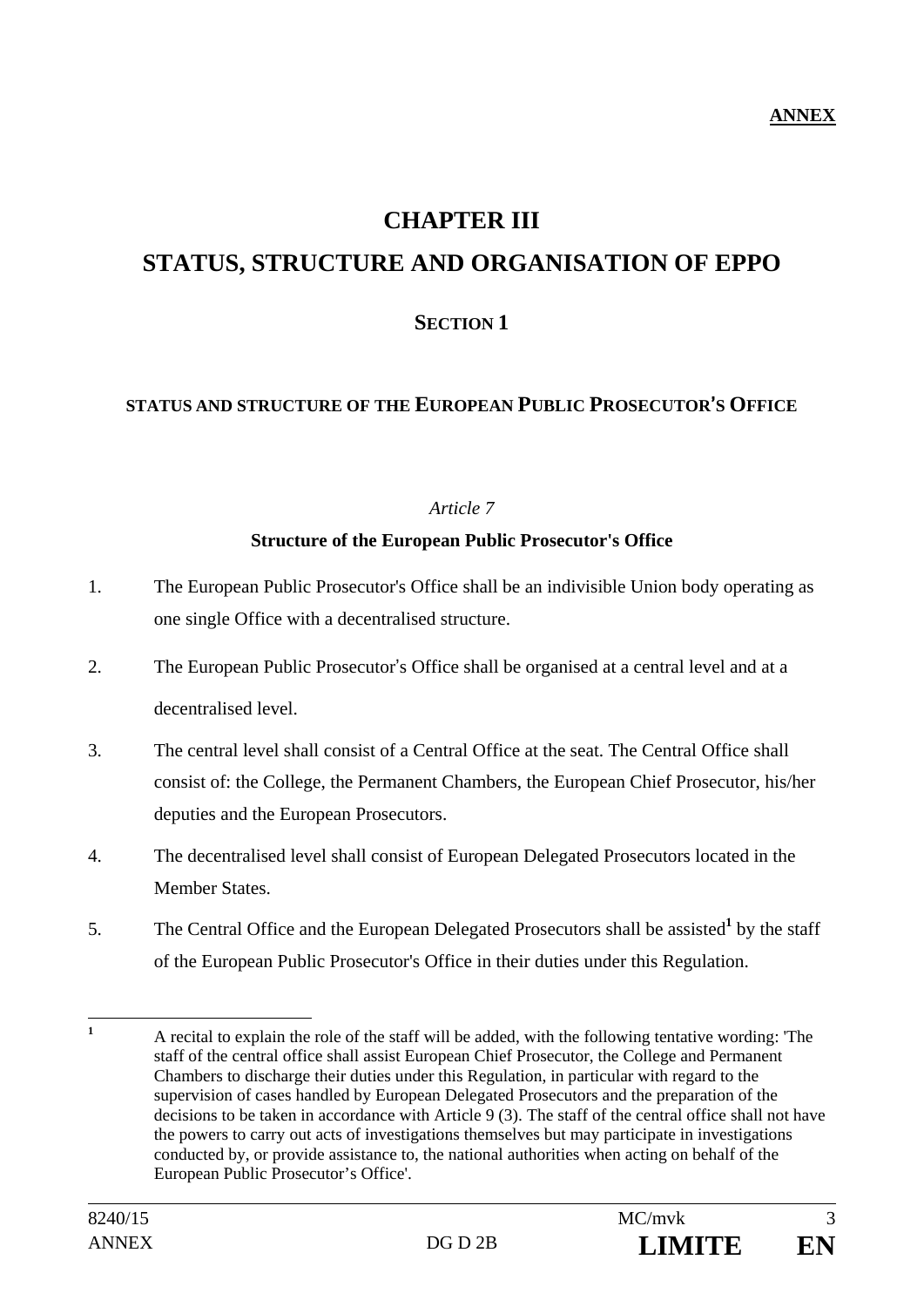#### *Article 8*

### **The College**

- 1. The College of the European Public Prosecutor's Office shall consist of the European Chief Prosecutor and one European Prosecutor per Member State. The European Chief Prosecutor shall chair the meetings of the College and be responsible for their preparation.
- 2. The College shall meet regularly and be responsible for the general oversight<sup>2</sup> of the activities of the Office. It shall take decisions on strategic matters, and on general issues arising from individual cases<sup>3</sup>, in particular in view of ensuring coherence and consistency in the prosecution policy of the Office throughout the Union, as well on other matters as specified in this Regulation. The College shall not take operational decisions in individual cases. The Internal rules of procedure shall provide for the modalities of the general oversight of activities and decisions on strategic matters and general issues by the college in accordance with this Article.
- 3. On a proposal by the European Chief Prosecutor and in accordance with the Internal Rules of Procedure, the College shall set up Permanent Chambers.

 In this document, the terms 'general oversight', 'monitoring and directing' and 'supervision' are used to describe different control activities. These terms will need more detailed explanations in the text and/or recitals, in line with the following:

 $\checkmark$  The 'general oversight' refers to the general administration of the activities of the Office, in which instructions are only given on issues which will have a horizontal importance for the Office;  $\checkmark$  'monitoring and directing' refers to certain clear powers to monitor and direct individual investigations and prosecutions when such directions appear to be necessary.

 $\checkmark$  'supervision' refers to a closer and rather continuous oversight of investigations and prosecutions, including full powers to, whenever necessary, intervene and give instruction on investigations and prosecution matters.

NL, PT, SI have noted that this tentative definition of supervision may not be acceptable, as it would imply an infringement of the principle of autonomy of their national prosecutors, as laid down in their national law and constitutions. BE opposes the tentative definition of supervision, as it does not properly reflect the hierarchical structure of the Office. Consequently, according to BE, the permanent chambers should be in charge of the supervision of the work of the Office in the Member States.

 A recital with the following wording could be considered: 'The College should take decisions on strategic matters, including as regards determining the priorities and policy of the Office, as well as on general issues arising from individual cases, for example as regards to the application of the Regulation, the correct implementation of the policy of the Office or questions of principle or of significant importance for the development of a coherent prosecution policy of the Office'. CZ and IE wish to add the following phrase to the said proposed new recital 'The decision of the College cannot affect the principle of legality as it is applied in the criminal proceedings of Member States'.

 $\overline{a}$ 

**2**

**3**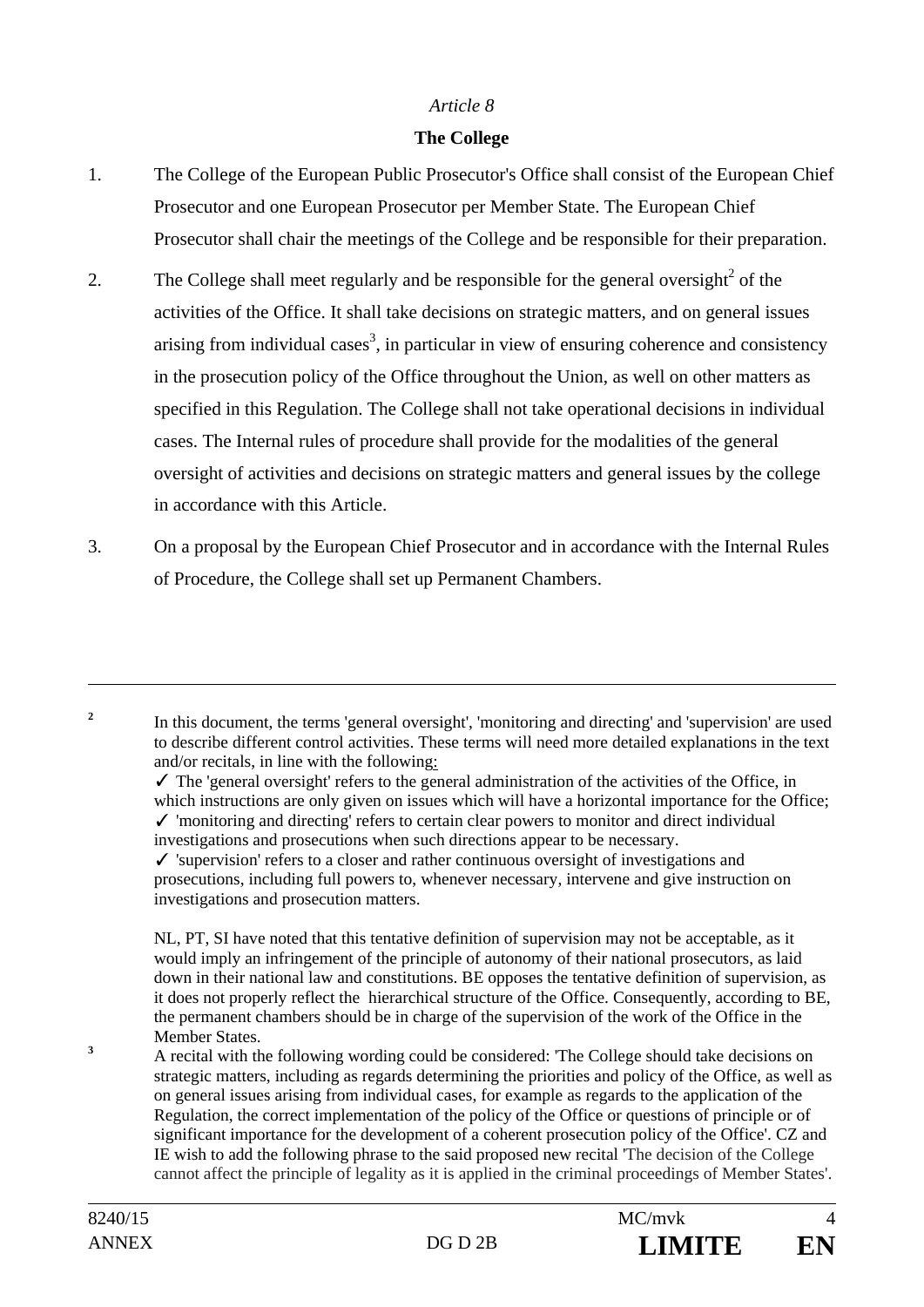- 4. The College shall adopt Internal Rules of Procedure of the European Public Prosecutor's Office in accordance with Article 16, and shall further specify the responsibilities for the performance of functions of the members of the College and the staff of the European Public Prosecutor's Office.
- 5. Unless stated otherwise in this Regulation, the College shall take decisions by simple majority. Any member of the College shall have the right to initiate voting on matters to be decided by the College. Each Member of the College shall have one vote. The European Chief Prosecutor shall have a casting vote in the event of a tie vote on any matter to be decided by the College<sup>4</sup>.

### *Article 9*

## **The Permanent Chambers**<sup>5</sup>

1. The Permanent Chamber shall be chaired by the European Chief Prosecutor or one of the Deputies, or a European Prosecutor appointed as Chair in accordance with the Internal Rules of Procedure**<sup>6</sup>** . The Permanent Chamber shall have two additional permanent**<sup>7</sup>** Members. The number of Permanent Chambers as well as the division of competences between the Chambers shall take due account to the functional needs of the Office and be

 $\overline{4}$ **<sup>4</sup>** A recital indicating that the College and the Permanent Chambers should in principle strive towards consensual decision-making will be considered, for example as follows: 'The College and Permanent Chambers should use their best efforts to reach consensus. If such a consensus cannot be reached, decisions should be taken by voting.' SE would like this recital to be in the body of the text. **5**

SE, supported by CZ, HU, IR; NL and SI, maintains its general opinion that a system where the EDP's are responsible for taking the bulk of the operative decisions would contribute significantly the effectiveness of the EPPO. The EDP:s should to the furthest extent possible take the necessary decisions in the cases they are handling. Sweden still believes that the Regulation should move in that direction. This could be achieved in a number of different ways, preferably by shortening the list of decisions that the Chambers should make in Article 9. Other options, such as enhanced possibilities for the Permanent Chambers to delegate their powers to the EDP's and/or introduce extensive possibilities to use written or silent procedures, could be considered

**<sup>6</sup>** The inclusion of the recital should be considered that during administrative establishment of the EPPO, or if necessary at the later stage, a European Prosecutor should in principle be appointed as a Chair of the Permanent Chamber if there are not enough Deputies.

**<sup>7</sup>** FI suggests to delete 'permanent'. FI stresses for the need of flexible structure of the chamber, taking into account the unknown workload. For the same reason, and taking into account the voting rights of the concerned EP, FI suggests replacing "two" by "one or more".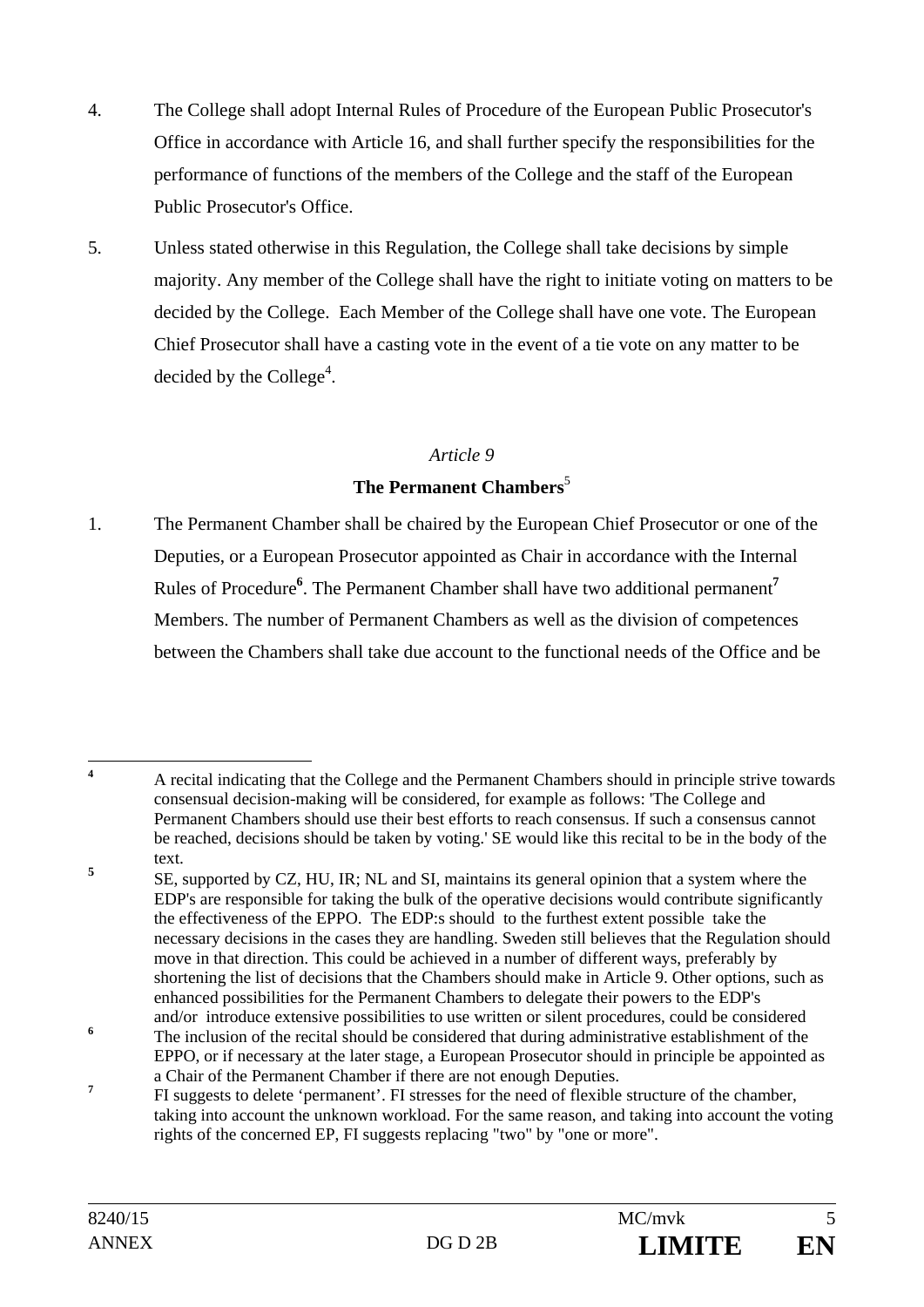determined in accordance with the Internal Rules of Procedure. These shall ensure an equal distribution of workload on the basis of a system of random allocation of cases and shall, in exceptional cases, provide for procedures allowing, where necessary for the proper functioning of the Office, for deviations from the principle of random allocation upon decision by the European Chief Prosecutor.**<sup>8</sup>**

- 2. The Permanent Chambers shall monitor<sup>9</sup> and direct<sup>10</sup> the investigations and prosecutions conducted by the European Delegated Prosecutors in accordance with paragraphs 3 and 4 in this Article**<sup>11</sup>**. They shall also ensure the coordination of investigations and prosecutions in cross-border cases and the implementation of decisions taken by the College in accordance with Article 8(2).
- 3.**<sup>12</sup>** The Permanent Chambers shall take the following decisions in accordance with the conditions and procedures set out by this Regulation:

 a) to initiate an investigation in accordance with the rules in Article 21(1) where no investigation has been initiated by an European Delegated Prosecutor**<sup>13</sup>**;

 b) to evoke a case in accordance with Article 21a where the case has not been evoked by an European Delegated Prosecutor;

 c) to refer to the College strategic matters or general issues arising from individual cases in accordance with Article 8(2);

d) to allocate a case in accordance with Article 21(2);

 **8** The introduction of the following recital should be considered: 'The allocation of cases should ensure distribution of cases in accordance with established consequence between the Permanent Chambers at the random pace as to ensure equal distribution of workload'.

**<sup>9</sup>**  $\frac{9}{10}$  SI would like to delete 'monitor'.

<sup>&</sup>lt;sup>10</sup> CZ is opposed to the inclusion of the words 'and direct'.

**<sup>11</sup>** COM advocates a solution where one of the Members of a Permanent Chamber - regardless of his or her nationality - will be selected to be Rapporteur of the case in order to ensure the neutrality of the Rapporteur. PT, CZ, SI would exclude that the Permanent Chamber shall have the right to intervene in individual cases, except in cases of inactivity or manifest delays.

<sup>&</sup>lt;sup>12</sup> DE, FI, NL, SE believes that 9(3) should be finalized only after work on other Articles has been completed.

<sup>&</sup>lt;sup>13</sup> CZ, NL, SK suggests to add the following words at the beginning of the point 'to instruct European Delegated Prosecutors to initiate investigations'.

PRES proposes to include a recital making clear that Permanent Chamber takes a decision to initiate the case or evoke a case, if European Delegated Prosecutor has not initiated an investigations or evoked the case. A reference to Article 23 (4a) should also be considered.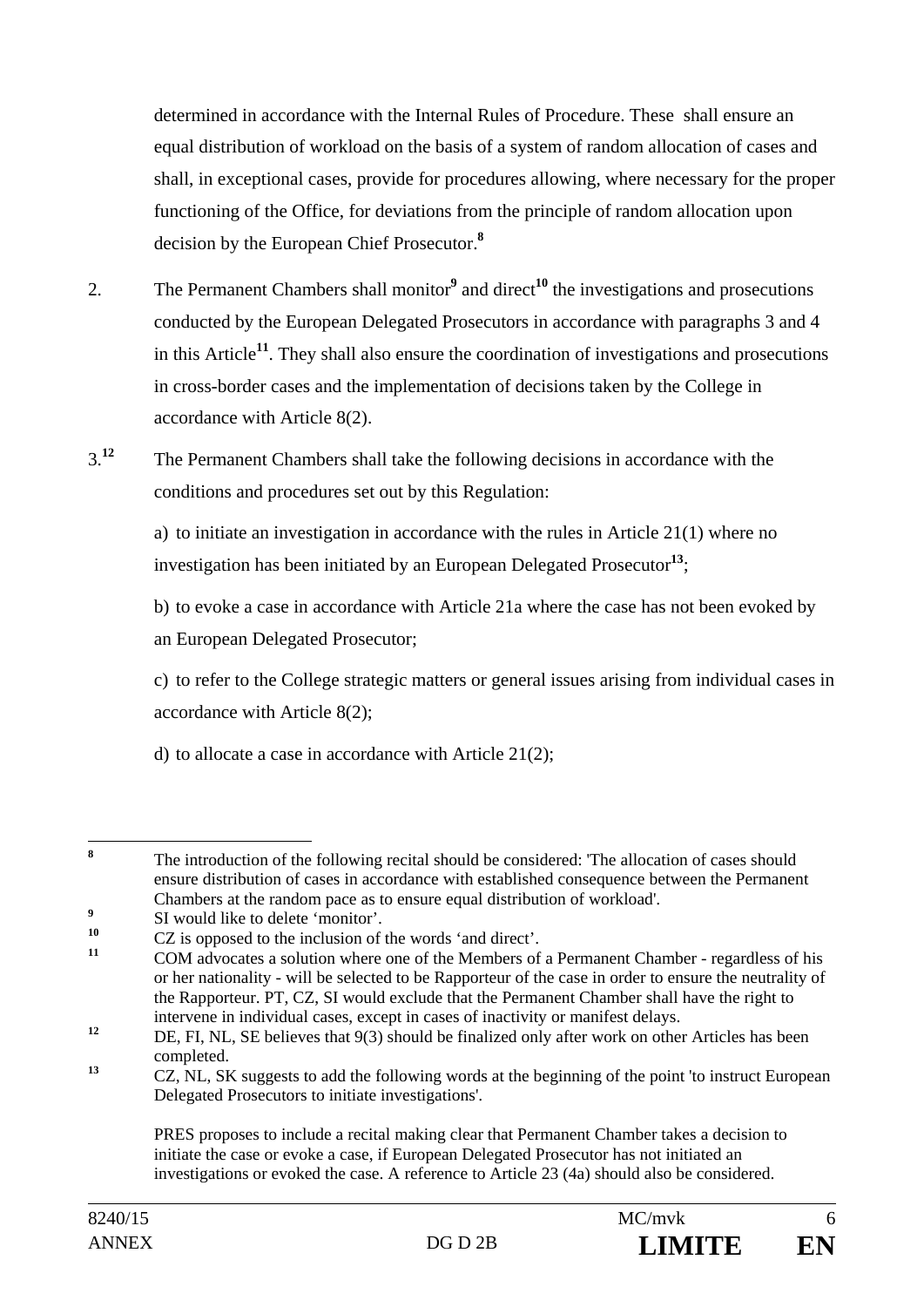e) to reallocate a case in accordance with Article 21(4) and 23(4a);

f) to bring a case to judgment in accordance with Article  $27(2)^{14}$ ;

g) to dismiss a case in accordance with Article  $28(1)^{15}$ ;

h) to dismiss a case through a transaction in accordance with Article 29;

 i) to approve the decision of a European Prosecutor to conduct the investigation himself or herself in accordance with Article 23(5).

4. The competent Permanent Chamber may give instructions<sup>16</sup>, in compliance with applicable national law and through the European Prosecutor who is supervising**<sup>17</sup>** an investigation or a prosecution, in a specific case to the European Delegated Prosecutor handling the case, whenever necessary for the efficient<sup>18</sup> handling of the investigation or prosecution and in the interest of justice and<sup>19</sup> a coherent functioning of the European Public Prosecutor's Office.

 $14$ **<sup>14</sup>** CZ, NL, PT objects to the competence of the Permanent Chamber to decide whether to bring the case to judgment. In the opinion of CZ, this should be decided by the European Delegated Prosecutors.

<sup>&</sup>lt;sup>15</sup> CZ prefers to give the Permanent Chamber a possibility to review why criminal proceedings were not initiated, why they were suspended, eventually why criminal prosecution was terminated, rather than to take the original decisions in this sense. CZ suggests to add following wording 'to review dismissal of cases, including the power to annul such dismissals and to decide on the continuation of criminal proceedings or instruct the competent EDPs to proceed'. PT does not agree with the competence of Permanent Chamber to dismiss a case for reasons related to the autonomy of the magistrates and efficiency of the procedure. PT advocates for an *ex post* intervention or a silent procedure mechanism of review.

<sup>&</sup>lt;sup>16</sup> CZ, NL, PT have suggested that the notion of monitoring should be explained as follows in a recital: 'The monitoring role of the Permanent Chamber refers to a general oversight, in which instructions may be given against inactivity or manifest delays in pending criminal proceedings. However, Permanent Chambers should not be entitled to give specific operational instructions'. RO, with support from some delegations, have suggested that a recital with the following wording (or similar) should be considered: "The European Delegated Prosecutors should be bound to follow instructions coming from the Central Office. They will however have the right to ask for a review by the Permanent Chamber of an instruction, if it is not compliant with the Regulation or the applicable national law". CZ, with support in principle of SI, would like to add the following words in the body of the text 'EP or the EDP may refuse instructions given by the Permanent Chamber if they are in conflict with this Regulation, applicable national law or because of the diverging written reasoned legal opinion of the EP or the EDP'.

<sup>&</sup>lt;sup>17</sup> SI suggests to replace 'supervising' by 'directing'. The same applies for the subsequent paragraphs of Article 9 and subsequent Articles.

<sup>&</sup>lt;sup>18</sup> NL and SK has requested the deletion of the reference to efficiency here, and to leave only the reference to interests of justice and a coherent functioning of the EPPO.

<sup>&</sup>lt;sup>19</sup> COM has emitted a reservation with relation to the cumulative criteria of 'the interest of justice and a coherent function of the EPPO'.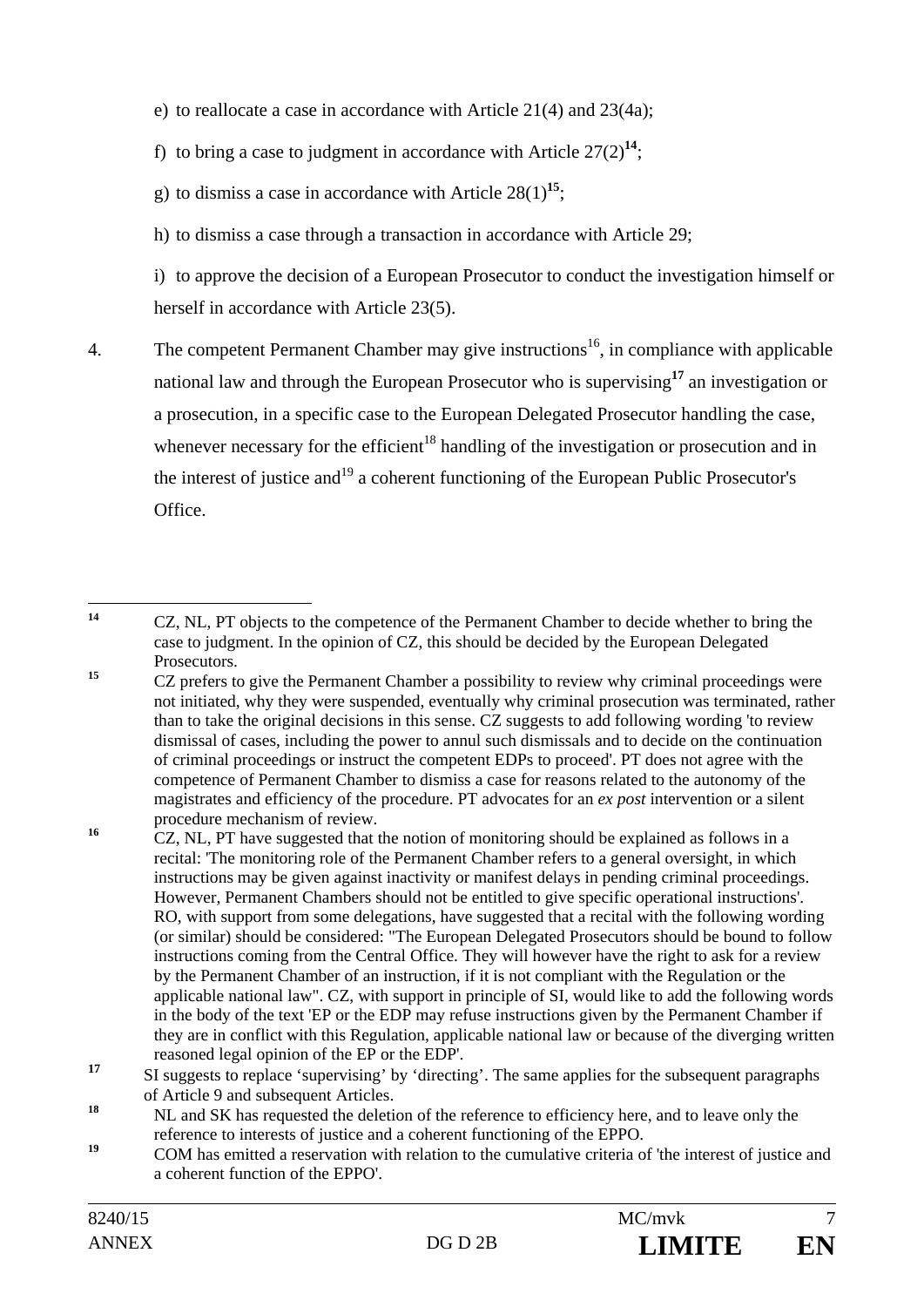- 5. The Permanent Chamber shall take decisions by simple majority. The Chamber shall vote at the request of any of its Members. Each Member shall have one vote. The Chair shall have a casting vote in the event of a tie vote. The decisions shall be taken in deliberation in meetings of the Chambers on the basis, where applicable, of a summary report presented to the Chamber by the competent European Prosecutor**<sup>20</sup>**. All case material shall at request be accessible to the competent Permanent Chamber in view of the preparation of the decisions.21 The Permanent Chambers may delegate their decision-making power under paragraph 3 g) to the European Prosecutor supervising the case in situations referred to in Article  $28(1)(a)^{22}$ . The Internal Rules of Procedure may authorise the Chambers, where appropriate, to take decisions by means of a written procedure to be laid down in detail in the internal Rules of Procedure. All decisions taken and instructions given in accordance with paragraphs 3 and 4 shall be recorded in writing and become part of the case file.
- 6. In addition to the permanent Members, the European Prosecutor who is supervising an investigation or a prosecution in accordance with Article 11(1) shall participate in the deliberations of the Permanent Chamber, with a right to vote<sup>23</sup>. A Permanent Chamber may also, either at the request of a European Prosecutor or a European Delegated Prosecutor or at its own initiative, invite other European Prosecutors or European Delegated Prosecutors who are concerned by a case to attend their meetings without a right to vote.
- 7. The Chairs of the Permanent Chambers shall, in accordance with Internal Rules of Procedure, keep the College informed of the decisions taken pursuant to this Article, in order to enable the College to fulfill its role in accordance with Article 8(2).

 $20$ **<sup>20</sup>** NL would like to add the words "and, where applicable, proposals for decisions to be taken by the said Chamber, on the basis of draft decisions prepared by the Euroepan Delegated Prosecutors" here.

<sup>&</sup>lt;sup>21</sup> A recital with the following wording should be considered: 'The work of the EPPO should in principle be ensured in electronic form'.

<sup>&</sup>lt;sup>22</sup> AT, BE, BG, NL, PL and COM have emitted various reservations on the delegation-making power, whereby in particular PL has advocated broader delegation possibilities.

<sup>&</sup>lt;sup>23</sup> COM and AT, RO, IT, BG, BE, DE, FR, ES have voiced concern as regards the voting-right for the supervising European Prosecutor; in their view the voting rights in the chamber should be limited to 'neutral' members and it would not be appropriate to give a voting right only to one of potentially several European Prosecutors who are concerned by the case. FI would delete the words "In addition to the permanent Members".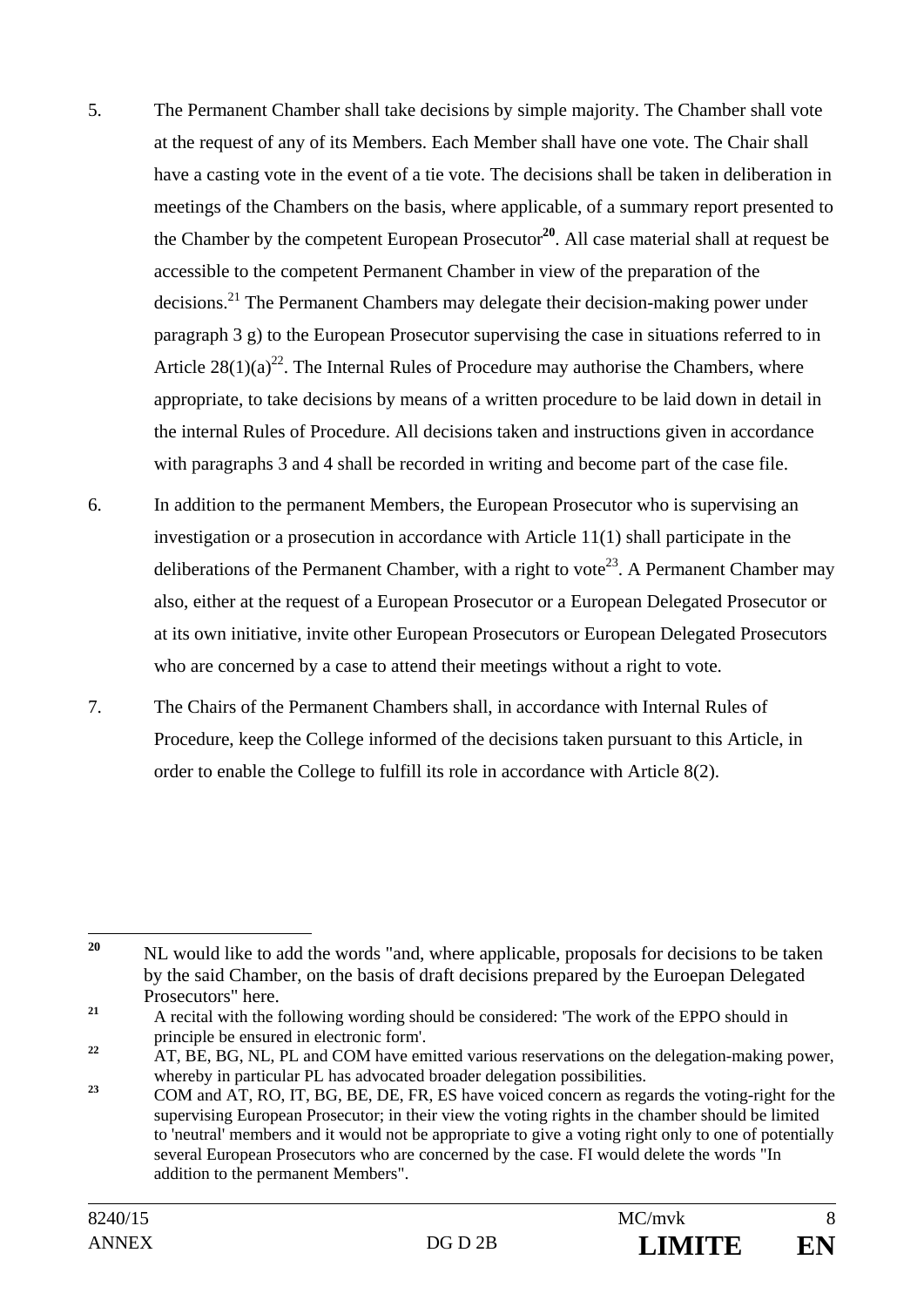#### *Article 10*

### **The European Chief Prosecutor and the Deputies**

- 1. The European Chief Prosecutor shall be the head of the European Public Prosecutor's Office. The European Chief Prosecutor shall organise the work of the Office, direct its activities, and take decisions in accordance with this Regulation and the Internal Rules of Procedure.
- 2. [Two] Deputies shall be appointed to assist the European Chief Prosecutor in the discharge of his/her duties and act as replacement when he/she is absent or is prevented from attending to his/her duties.
- 3. The European Chief Prosecutor shall represent the European Public Prosecutor's Office towards the institutions of the Union and of the Member States, and third parties. The European Chief Prosecutor may delegate his/her tasks relating to representation to one of the Deputies or to a European Prosecutor.

# *Article 11*

# **The European Prosecutors**<sup>24</sup>

1. The European Prosecutors shall, on behalf of the Permanent Chamber<sup>25</sup> and in compliance with any instructions<sup>26</sup> it has given in accordance with Article 9(3) and 9(4), supervise the investigations and prosecutions for which the European Delegated Prosecutors handling the case in their Member State of origin are responsible<sup>27</sup>. The European Prosecutors shall present summaries of the cases under his or her supervision and, where applicable, proposals for decisions to be taken by the said Chamber, on the basis of draft decisions

<sup>24</sup> **<sup>24</sup>** FI, MT would keep the old version of paragraph 3, under which the European Prosecutors could be allowed to fulfill other tasks than those of European Prosecutors.

<sup>&</sup>lt;sup>25</sup> CZ, PT are opposed to the idea that the EPs shall supervise investigations and prosecutions on behalf of the Permanent Chamber.

<sup>&</sup>lt;sup>26</sup> CZ would like to include a sentence providing that the instructions of the EP maybe refused by the EDP.

<sup>&</sup>lt;sup>27</sup> COM and BG oppose the addition of the word 'in their Member State of origin'. CZ is of the view that one EP alone will not be able to carry out the supervision role efficiently, especially in Member States with many complicated PIF cases. DE agrees with the principle set out in this paragraph but considers it appropriate to foresee that the Internal Rules of Procedure may allow for deviations from this principle.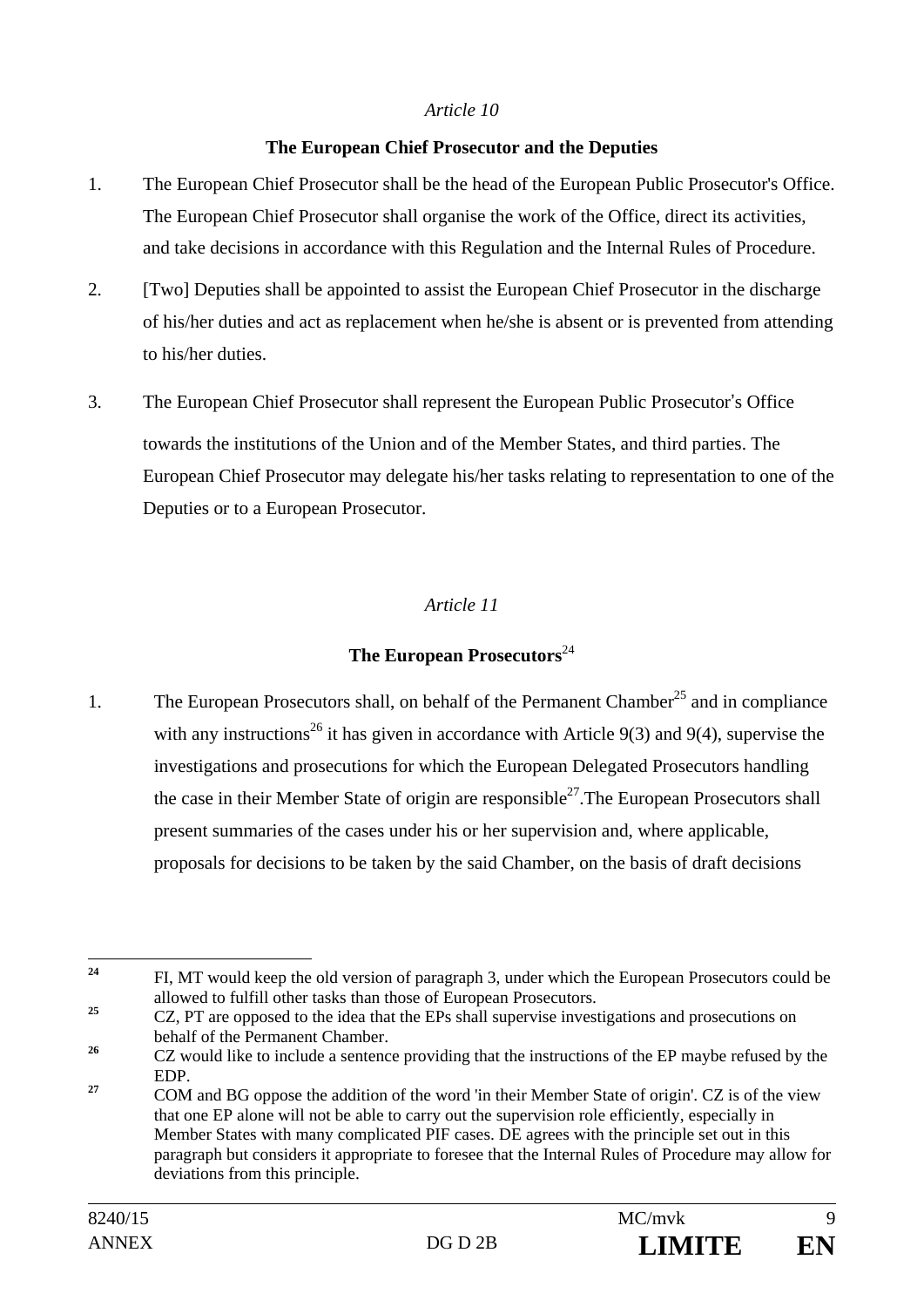prepared by the European Delegated Prosecutors. The Internal Rules of Procedure shall, without prejudice to Article  $14(7)^{28}$ , provide for a mechanism of substitution between European Prosecutors in case the supervising European Prosecutor is temporarily<sup>29</sup> absent from his/her duties or for other reasons not available to carry out the functions of the European Prosecutors. The substitute European Prosecutor may fulfill any task of a European Prosecutor, except the possibility to conduct an investigation as foreseen under Article 23(5).

- 2. The supervising European Prosecutors, in compliance with applicable national law and in compliance with the instructions<sup>30</sup> given by the competent Permanent Chamber, may give instructions to the European Delegated Prosecutor handling the case, whenever necessary for the efficient handling of the investigation or prosecution and in the interest of justice $31$ and a coherent functioning of the European Public Prosecutor's Office.
- 3. The European Prosecutors shall function as liaisons and channels of information between the Permanent Chambers and the European Delegated Prosecutors in their respective Member States of origin and shall monitor the implementation of the tasks of the Office in their respective Member States, in close consultation with the European Delegated Prosecutors. The European Prosecutors shall ensure, in accordance with this Regulation and the Internal Rules of Procedure that all relevant information from the Central Office is provided to European Delegated Prosecutors and vice versa.

## *Article 12*

## **The European Delegated Prosecutors**

1. The European Delegated Prosecutors shall act on behalf of the European Public Prosecutor's Office in their respective Member States and shall have the same powers as national prosecutors in respect of investigations, prosecutions and bringing cases to judgment, in addition and subject to the specific powers and status conferred on them and under the conditions provided for in this Regulation.

 $28$ **<sup>28</sup>** DE has a reservation on the insertion of the words 'without prejudice to Article 14(7)', due to the need of finalization of Article 14.

<sup>&</sup>lt;sup>29</sup> The inclusion of a recital may be considered 'The substitution mechanism should be used in principle in cases when European Prosecutor briefly unable to fulfil his/her duties, for example, due to vacation or illness.'

<sup>&</sup>lt;sup>30</sup> SI would like to clarify that this only refers to instructions on the basis of Article 9(3).

**<sup>31</sup>** SI believes that 'in the interest of justice' is too general; further clarification is required.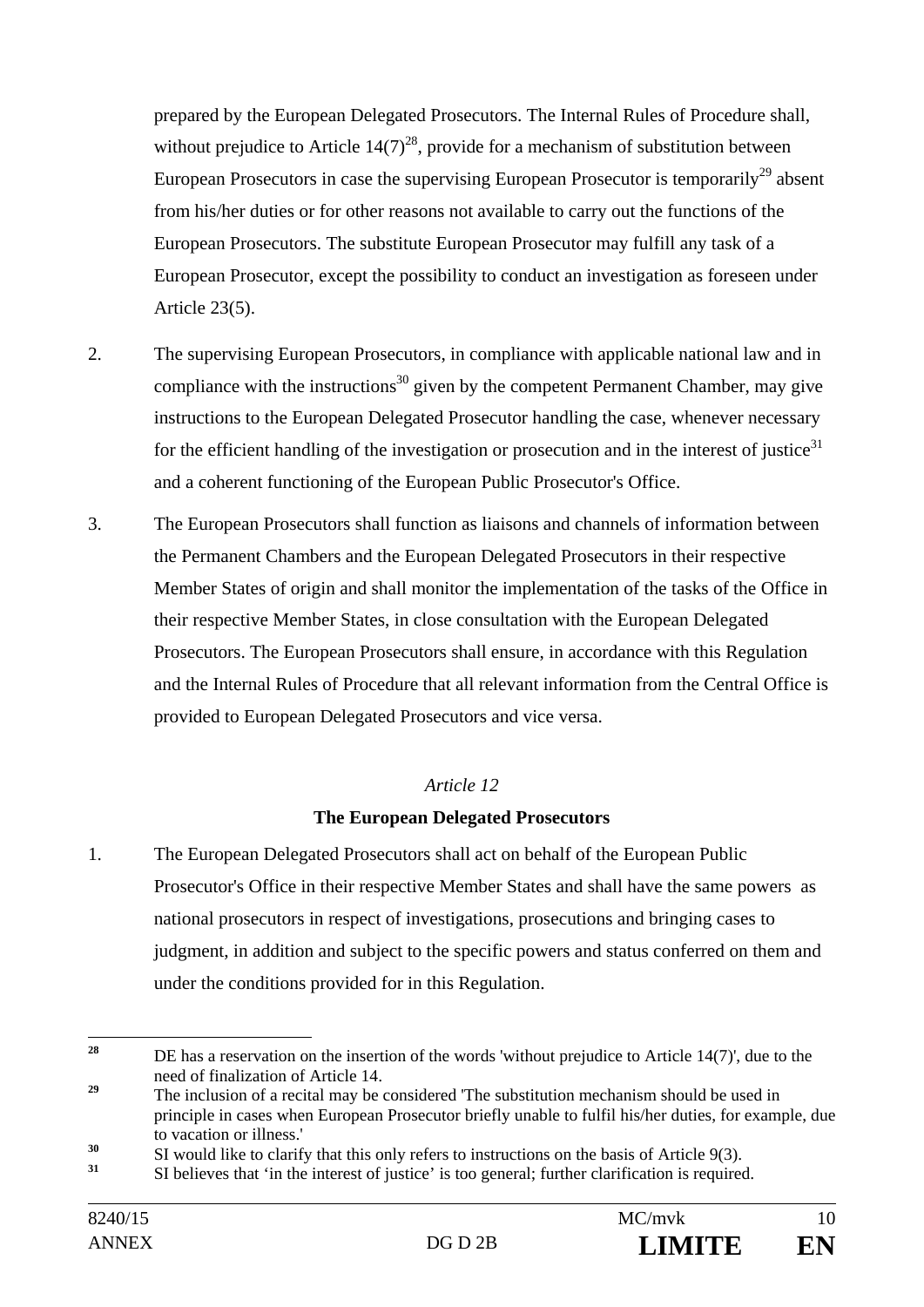The European Delegated Prosecutors shall be responsible for the investigations and prosecutions which they have initiated, which have been allocated to them or which they have taken over using their right of evocation. The European Delegated Prosecutors shall follow the direction and instructions of the Permanent Chamber in charge of a case as well as the instructions from the supervising European Prosecutor.**<sup>32</sup>** The European Delegated Prosecutors shall also be responsible for bringing a case to judgment, in particular have the power to present trial pleas, participate in evidence taking and exercise the available remedies in accordance with national law.

2. There shall be two**<sup>33</sup>** or more European Delegated Prosecutors in each Member State. The European Chief Prosecutor shall, after consulting and reaching an agreement with the relevant Member State's authorities, approve**<sup>34</sup>** the number**<sup>35</sup>** of the European Delegated Prosecutors, as well as the functional and territorial division of competences between the European Delegated Prosecutors in each Member State.

 $32$ **<sup>32</sup>** CZ would like to provide for a possibility to refuse instructions of the Permanent Chamber and/or EP.

<sup>&</sup>lt;sup>33</sup> BE and CY are of the opinion that as minimum there should be one European Delegated Prosecutor in each Member State. COM notes that that this provision is without prejudice to future discussions, in the context of the administrative provisions in the second half of the Regulation, about the number of full-time equivalent EDP positions to be financed by the EU budget.

<sup>&</sup>lt;sup>34</sup> The inclusion of the following recital may be considered 'When the European Chief Prosecutor is consulting with relevant Member State on the number of the EDP and the functional and territorial division of competences between the EDP in each Member State, due account should be taken of the organisation of the national prosecution system. The notion of function could thereby refer to the possibility of Member States to create vertical structures among the EDP's'.

<sup>&</sup>lt;sup>35</sup> DE questions the appropriateness of referring here to the 'number of EDPs' and considers that the text in paragraph 2 will need to be reviewed again in the context of the provisions of the formal status of the EDPs ('special advisors') and the financial provisions.